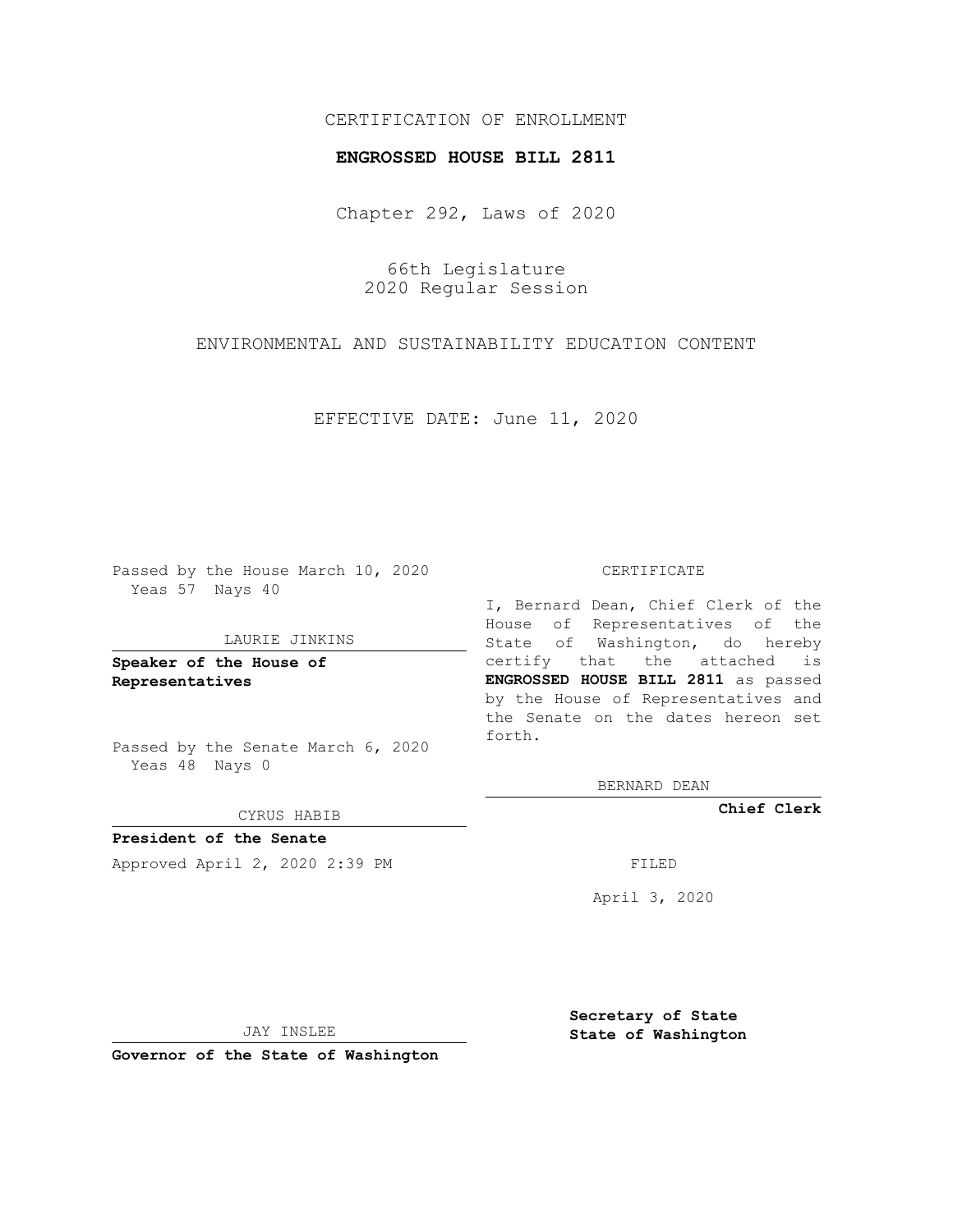## **ENGROSSED HOUSE BILL 2811**

AS AMENDED BY THE SENATE

Passed Legislature - 2020 Regular Session

# **State of Washington 66th Legislature 2020 Regular Session**

**By** Representatives J. Johnson, Steele, Santos, Ramel, Thai, Mead, Frame, Davis, Valdez, Bergquist, Doglio, Kirby, Lovick, Tarleton, Dolan, Goodman, Gregerson, Slatter, Macri, Hudgins, Pollet, Ryu, and Stonier

Read first time 01/23/20. Referred to Committee on Appropriations.

 AN ACT Relating to establishing a statewide environmental sustainability education program; adding a new section to chapter 3 28A.300 RCW; and creating a new section.

BE IT ENACTED BY THE LEGISLATURE OF THE STATE OF WASHINGTON:

 NEW SECTION. **Sec. 1.** The legislature finds that environmental and sustainability education offers a rich and meaningful context for integrated learning and teaching. The legislature also finds that nonprofit community-based organizations are uniquely positioned to strengthen classroom learning by partnering and collaborating with schools and local employers to offer K-12 educators work-integrated learning experiences that address the Washington state science learning standards including next generation science standards. Close collaboration with educational service district's regional science coordinators can optimize learning by helping align next generation science standards implementation with community-based organization initiatives to ensure all students have access to engaging field experiences allowing them to understand the scientific, social, and economic impacts of healthy community resources such as gardens, 19 watersheds and water systems, energy systems, or forests so they can participate in solutions to problems such as ocean acidification, rural economic development, or ecosystems impacted by megafires.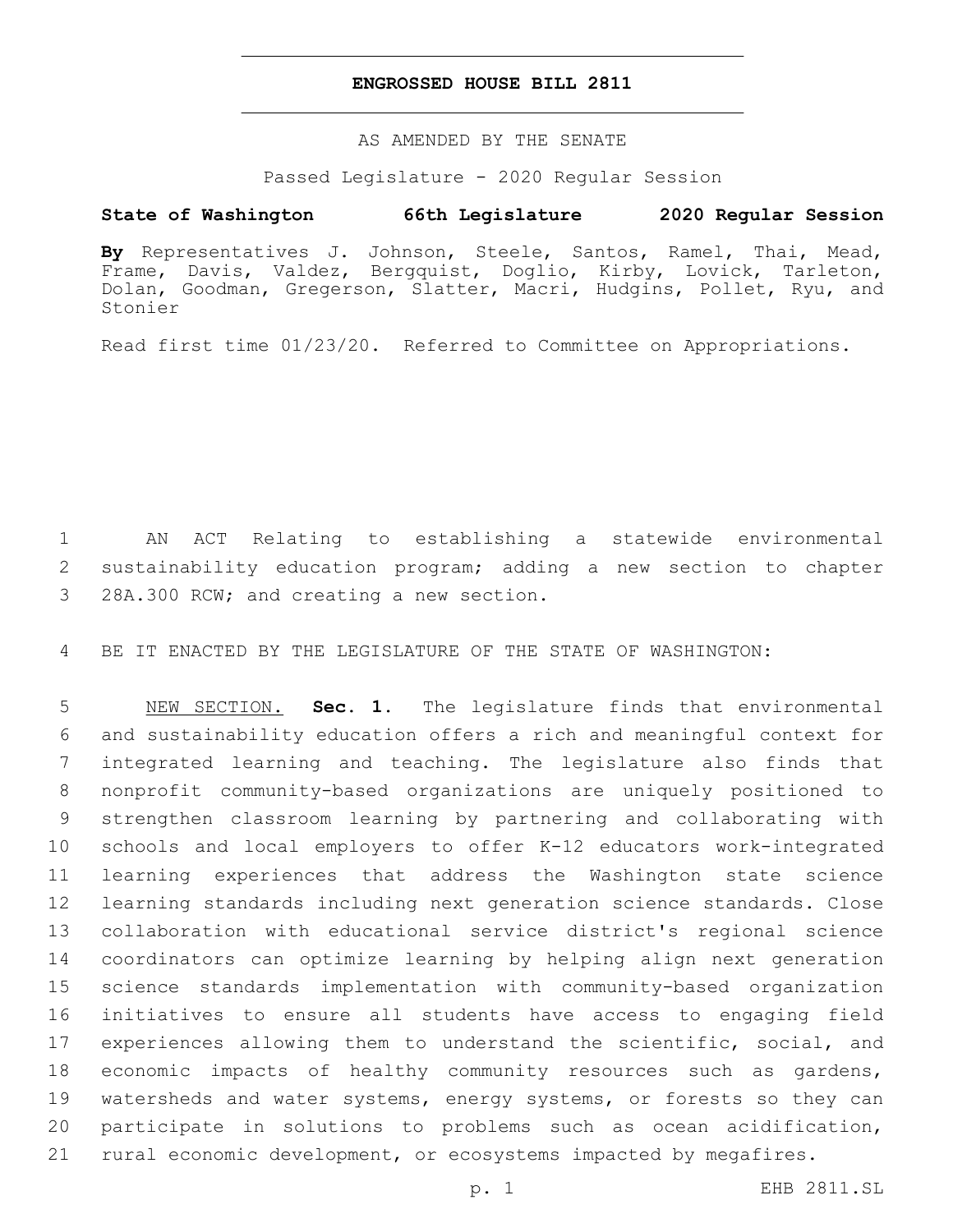NEW SECTION. **Sec. 2.** A new section is added to chapter 28A.300 2 RCW to read as follows:

 (1) The office of the superintendent of public instruction shall provide state leadership for the integration of environmental and sustainability content with curriculum, instruction, and assessment.

 (2)(a) Subject to funds appropriated for this specific purpose, the office of the superintendent of public instruction shall contract on a competitive basis with a Washington state-based qualified 501(c)(3) nonprofit community-based organization to integrate the state learning standards in English language arts, mathematics, and science with outdoor field studies and project-based and work-based learning opportunities aligned with the environmental, natural 13 resources, and agricultural sectors.

 (b) The selected Washington state nonprofit organization must work collaboratively with the office of the superintendent of public 16 instruction and educational service districts to:

 (i) Build systemic programming that connects administrators, school boards, and communities to support teacher practice and student opportunities for the strengthened delivery of environmental 20 and sustainability education;

 (ii) Support K-12 educators to teach students integrated, equitable, locally relevant, real-world environmental science and engineering outdoors, aligned to Washington science and environmental and sustainability education standards, and provide opportunities to 25 engage students in renewable natural resource career awareness; and

 (iii) Deliver learning materials, opportunities, and resources 27 including, but not limited to:

 (A) Providing opportunities outside the classroom to connect transdisciplinary content, concepts, and skills in the context of the 30 local community;

 (B) Encouraging application of critical and creative thinking skills to identify and analyze issues, seek answers, and engineer 33 solutions;

 (C) Creating community-connected, local opportunities to engage students in stewardship projects that enhance their interest in sustaining the ecosystem and respecting natural resources;

 (D) Providing work-based learning opportunities for careers in the environmental science and engineering, natural resources, sustainability, renewable energy, agriculture, and outdoor recreation